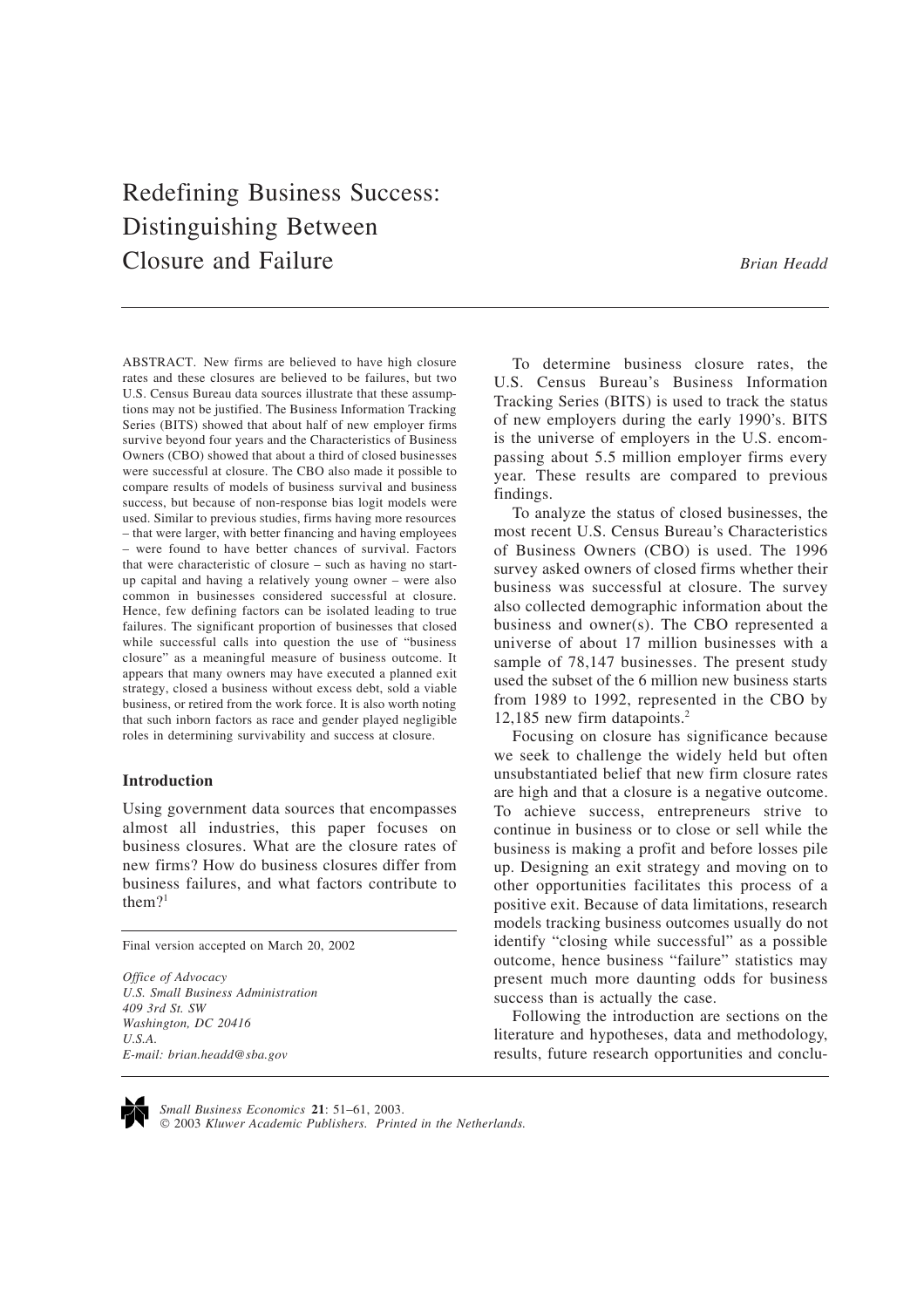sions. An appendix with information on specific data issues follows.

## **1. Literature and hypotheses**

Phillips and Kirchhoff (1989) mentioned the myth of 9 out of 10 new businesses closing in their first year. But using Dun & Bradstreet data they found that 76 percent of new firms were open after two years, 47 percent after four years and 38 percent after six years. These rates are substantially different than what is still commonly believed; more than ten years after the publication of their article, individuals still call the U.S. Small Business Administration looking for the unknown source of the alarming sound byte that 9 out of 10 businesses close in their first year. This myth may still exist because of the problems Williams (1993) details in using Dun & Bradstreet as a data source for business survival.

It is not hypothesized that current survival figures differ too much from Phillips and Kirchoff's findings, although an argument could be made for a faster pace of life today leading to quicker business closings. Other studies have focused on business survival, but they have generally looked at all businesses, not just new businesses or just a few industries, not the entire economy.

The CBO has been a principal source for many studies focusing on business survival. Using previous years of the CBO, Bates (1990) focused on survival rates of white- vs. black-owned businesses; Bates' (1995) focused on survival of franchise vs. independent business; Åstebro and Bernhardt (1999) used a financial perspective to assess survival and Holmes and Schmitz (1996a) used a labor perspective. These studies showed that businesses having greater inputs (such as financing and education) tend to survive longer.

But using survival as a proxy for success does not capture firms whose strategy includes exiting from the marketplace. Watson and Everett (1996 and 1993) realized that previous researchers had not distinguished business closures from business failures. They mention that closing firms could have been financially successful but closed for other reasons: the sale of the firm or a personal decision by the owner to accept employment with

another firm, to retire, or the like. To define failure they created five categories: ceasing to exist (discontinuance for any reason); closing or a change in ownership; filing for bankruptcy; closing to limit losses; and failing to reach financial goals. Jennings and Beaver (1997) add that using financial criteria does not take into account owners' intangible goals. They defined success as "the sustained satisfaction of principal stakeholder aspirations."3

Building on this idea, this investigation attempts to separate the successful closers and unsuccessful closers as defined by the owners. Owners are able to account for their intangible goals and give insight into whether the results were worth the efforts. But first business survival factors are investigated to provide context.

Business survival is considered to be a function of the characteristics of the business and the owner(s). The CBO is a rich source to obtain these characteristics, and variables were chosen based on characteristics shown to be factors in other survival models and what was available from the data source.<sup>4</sup> Financing (SFIN\_NON, SFIN\_G50), being an employer (EMPL), not being homebased (HOM\_STRT), having a good education (O\_ED\_HS, O\_ED\_BAC), previous ownership experience (O\_SRT\_PR), being an older owner (O\_L35YR, O\_G55YR) and having multiple owners (OWNERS) can signal that the resources are in place to overcome barriers and survive obstacles. The industry variables (IND\_MAN, IND\_RETL, IND\_SERV) can be considered controls, as industries with greater barriers to entry most likely require a greater upfront investment which would be recouped over a longer period of time. The location variable (MSA) can be considered a control to test opportunity costs in cities versus rural areas. As far as evaluating the expectations of the owner(s), reasons for starting a business provide a good opportunity to see how owner's intent correlates with the business' outcome. Finally, gender and race variables were included for completeness' sake.

Like previous research, it is hypothesized that firms that have more resources have a higher likelihood of survival. (Such characteristics would include having higher levels of financing, being in the manufacturing sector, having employees, not being home-based, and having numerous owners.)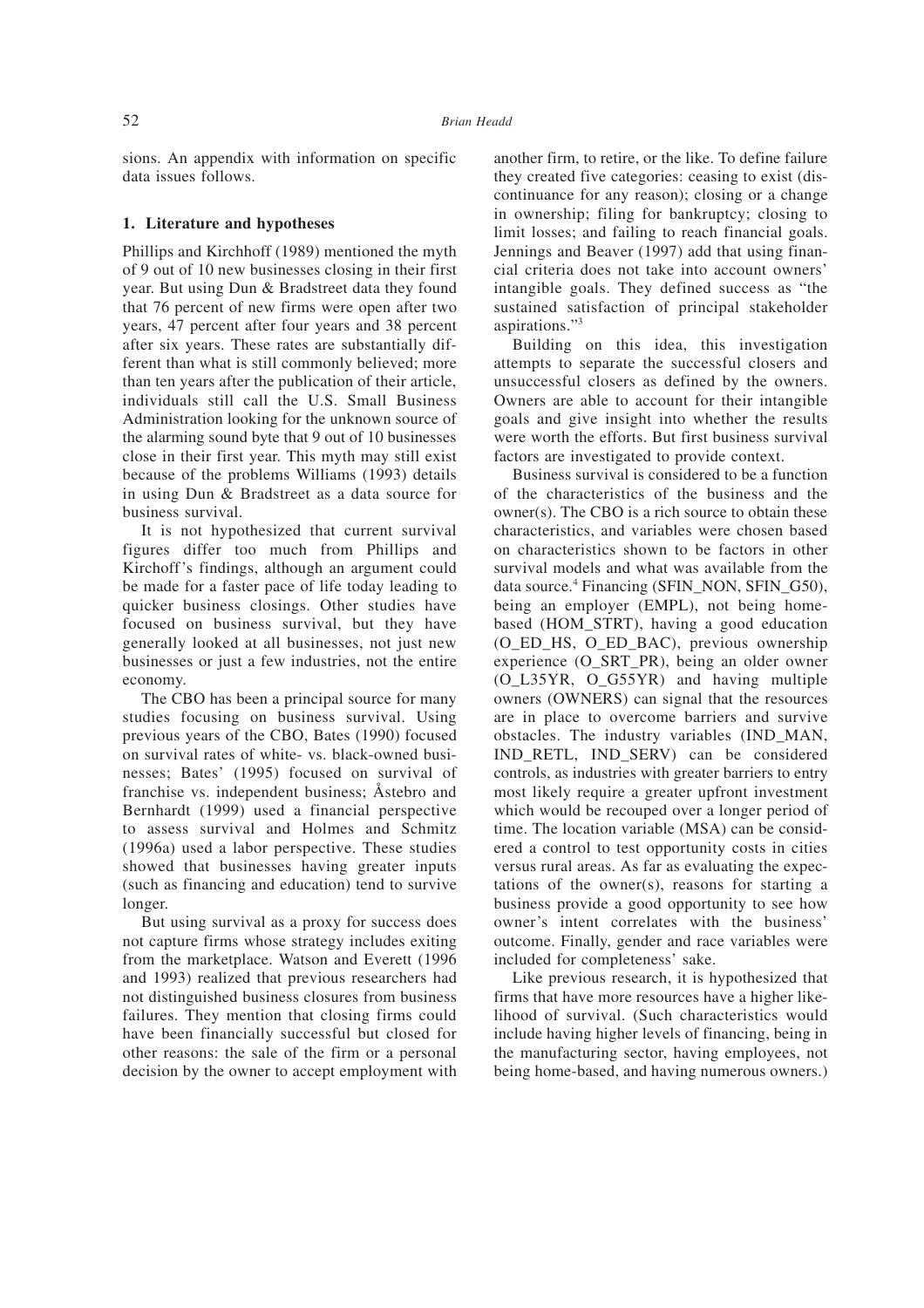Characteristics of the owner(s), gender, race, or starting for personal reasons (flexibility for family life and wanting to be one's own boss) seem irrelevant to survival because these traits are believed to have little impact on business acumen. However, being older, more educated, and having previous experience are expected to be positively correlated with survival, as lessons learned often translate into competent decision-making.5

After obtaining business survival results, status at closing is tested. For comparison purposes, the same variables are used in the success model, with a control for years in business, which is unknown for the survivors.

It is hypothesized that the factors leading to business survival would also lead to a business closing successfully, as these are both positive outcomes for the owner(s). So like business survival, one would expect that employment size, years in business, and start-up capital to be positively correlated with success at closure. Service and home-based business would be expected to be negatively correlated with success, as generally these industries have few barriers to entry and firms must survive in a highly competitive market. One would also expect success rates to increase with the owner's age, education and previous experience, as older, better educated, and more experienced owners could provide more skills and more capital. Gender and race would seem irrelevant for success or failure status at closure. Finally, the reason for starting the business might present the best opportunity to gauge expectations. Starting a business for personal reasons may be an indicator of low financial or growth expectations, hence this group may be well represented among successful closures.

#### **2. Data and methodology**

Two Census data sets were used for analysis. The universe of employers, BITS, was used for tracking survival rates. BITS is a relatively new database of longitudinally linked establishments from 1989 to the present (with about a two year lag). Although BITS is establishment based, links among establishments owned by parent companies allow it to be used a firm size database. BITS contains only a few variables (such as location and employment) but does represent all of the 5.5

million employers in the U.S. (see Robb, 1999). BITS was also used to determine the non-response bias in the Characteristics of Business Owners by matching this group and tracking their survival rates.

The success status analysis uses the set of firms starting between 1989 and 1992 in the Characteristics of Business Owners (CBO). The CBO is a Census database that includes demographic information on businesses and owners in most industries (Headd, 1999). Because the CBO surveyed firms in 1996 known to be in existence in 1992, survival analysis was possible; and since it asked the status of the business at closure, it was possible to analyze success status at closure. The CBO asked owners of closed businesses the following question: "Which [response] below best describes the status of this business at the time the decision was made to cease operations [successful, unsuccessful]?" This question allows the owner to consider personal and financial factors (which are often difficult to measure) in determining the status of the business at closure.

The CBO had good coverage of businesses. For 1992, the CBO had response rates around 60 percent and calculated a universe of 5.7 million firms starting between 1989 and 1992. There were 12,185 weighted data points for business starts during this period, 3,009 data points for closures, and the 893 data points for businesses successful at closure.

Although the quantity of data points and the response rate were acceptable for this study, data issues remained, primarily the CBO's nonresponse bias with regard to closed firms. (Firms that had closed were more likely to not be located and, therefore, less likely to respond to the survey.) Individually matching responding employers and non-responding employers to the universe of employers contained in the BITS database and comparing their survival rates showed that responding employers had much higher survival rates. Other data issues are reported in the Appendix.

However, although non-responders clearly skew the survival rates generated by the CBO, it is not believed that the characteristics of the non-responders differ from the responders. With this being the case, a binomial model such as a logit model could compare the characteristics of one group to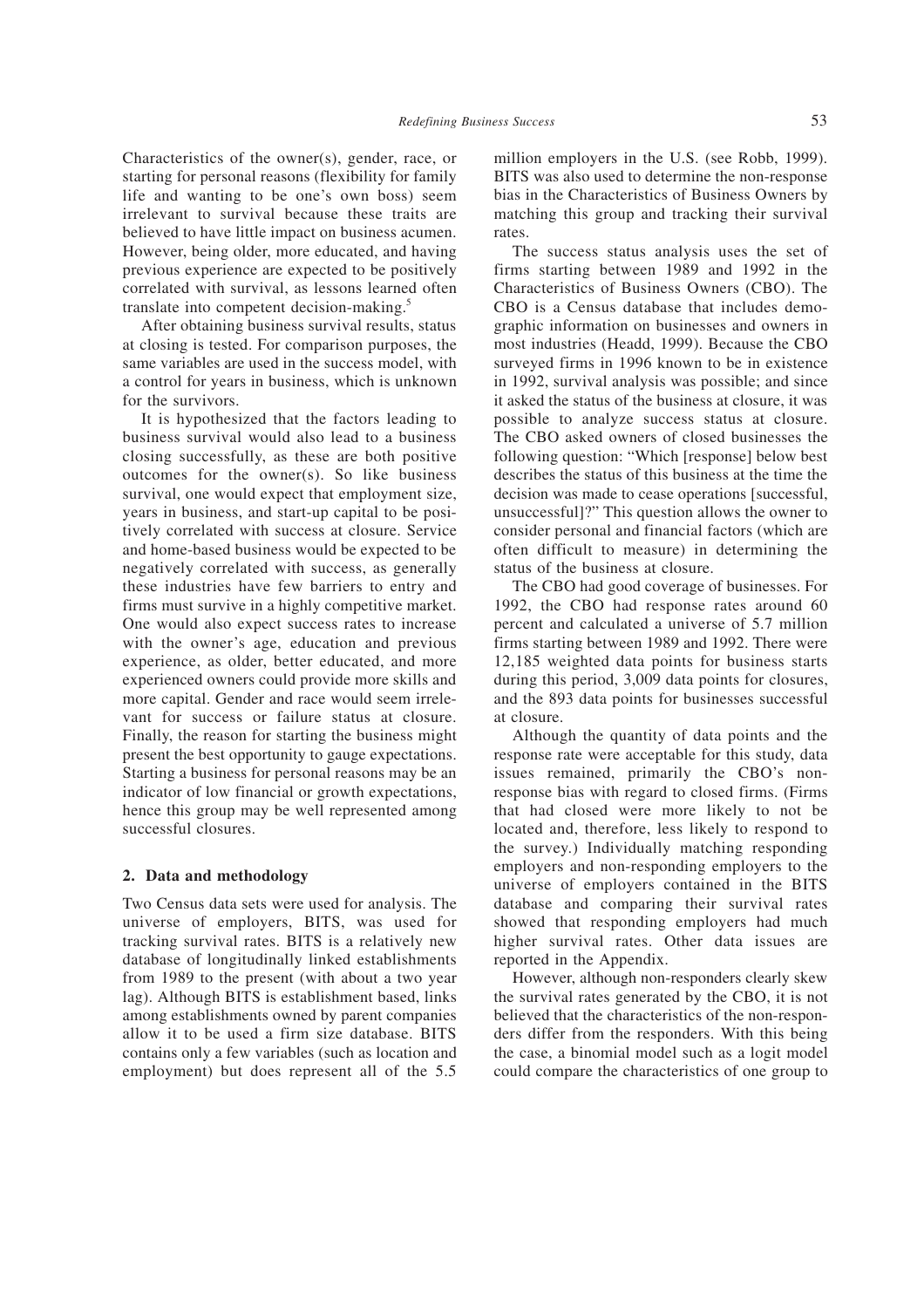another without being affected by the nonresponse bias.<sup>6</sup>

The logit models for survival and the success status at closure were kept similar to facilitate comparisons. The main differences were that the success status model included a control for years in business and was the subset of closures.

The following model is used to determine the traits that are a correlated with survival. Because many CBO questions had check box responses, the model had to be created with dummy variables almost exclusively. In the cases of financing, age, education, and industry, a few categories were used to try to avoid taking an arbitrary cut-off point, although the CBO only supplied a couple of options.

 $Survival = F[business\; traits\; (financing, in$ dustry, location, employer, homebased, number of owners), owner traits (gender, race, age, education, reasons for starting, previous experience)]

The following model below is used to determine the traits that are a function of success for closed firms. The variables were chosen to match the survival model with a control for firm age (YRS\_BUS).

 $Success = F[business\; traits\; (financing, in$ dustry, location, employer, homebased, owners, firm age), owner traits (gender, race, age, education, reasons for starting, previous experience)]

## **3. Results**

## 3.1. *New firm survival*

Because of data issues discussed earlier, the CBO does not have accurate survival rates but BITS can provide some perspective. BITS shows that 66 percent of new employers survive two years or more, 50 percent survive four years or more, and 40 percent survive six years or more (see Appendix). These results are strikingly similar to findings from Phillips and Kirchhoff showing about three-quarters of all businesses surviving two years or more, about half surviving four years

or more, and about 40 percent surviving six years or more.

Even with the different data sources and time periods, survival rates seemed consistent. Although the business survival rates presented here simply confirm previous findings, perhaps this kind of independent confirmation is what is needed to dispel the myth that 9 out of 10 businesses close in their first year.

BITS contains little demographic information for analysis, but assuming the non-response bias in the CBO is not correlated with other variables, CBO closure rates can be compared. Closure rates reveal what most would expect, employers and firms with starting capital of more than \$50,000 have low closure rates, while firms with no starting capital and young owners have high closure rates. Industry differences are also as expected, with manufacturers having lower closure rates than service and retail trade firms.<sup>7</sup>

A closer examination of closure, taking into account multiple variables, was conducted; Table I shows the output for the logit survival model. The *t*-stats in Model 1 show that variables for manufacturing, age 55 or over, and owners with high school diplomas or less were not relevant to the model. This is not too surprising as these were dummy variables created from categories of industry, age, and education that had remaining dummy variables using different categories. The female and black variables also had low *t*-stats, so the slightly higher-than-average closure rates for female and black owners is most likely the result of other personal and/or business characteristics. These variables were incrementally removed with little impact on the remaining variables and the model's fit as the loglikelihood was similar and the model was more simplistic. Including variables for home-based and number of owners were judgment calls and were left in the model as their inclusion seemed to affect the other variables little. The result is Model 2.

Comparisons of the estimated coefficients can indicate which factors have the greatest impact because all of the remaining variables are dummy variables, except for number of owners, which was usually 1. The signs on the coefficients were as expected – positive for ventures with more resources, except for home-based and being in an MSA. Even these two exceptions had low betas,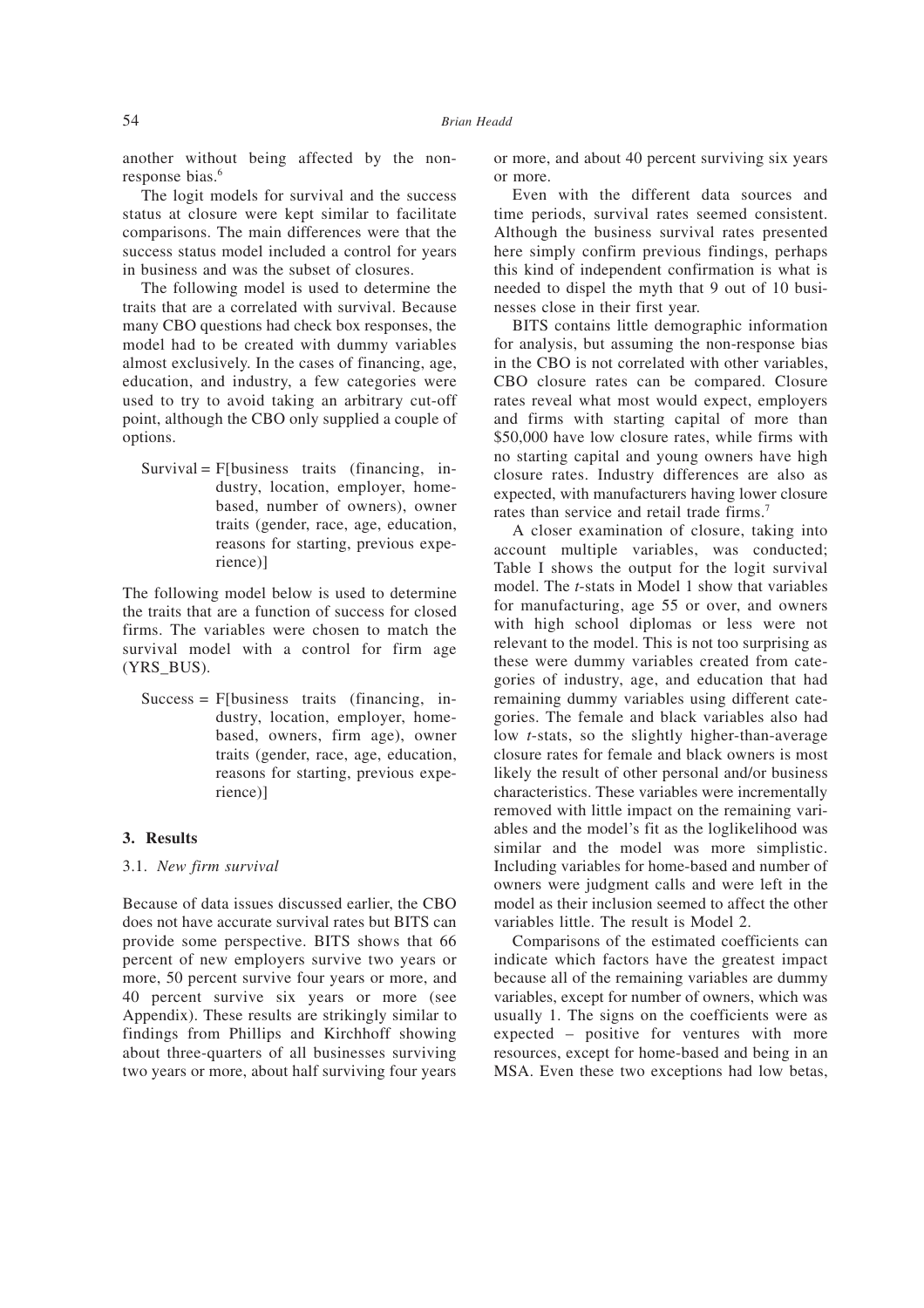| Variable          | Variable                   | Weighted summary stats |      |                          | Model 1       |            | Model 2                  |                          |
|-------------------|----------------------------|------------------------|------|--------------------------|---------------|------------|--------------------------|--------------------------|
| names             | descriptions               | Sum                    | Mean | Percent<br>closed (a)    | <b>B</b> etas | $t$ -stats | <b>B</b> etas            | $t$ -stats               |
| <b>INTERCPT</b>   |                            |                        |      |                          | $-0.43$       | 4.9***     | 0.37                     | $4.6***$                 |
| <b>SFIN_NON</b>   | No start-up capital        | 3,775                  | 0.31 | 45.3                     | $-0.36$       | $-8.4***$  | $-0.38$                  | $-8.8***$                |
| SFIN_G50          | Start-up capital \$50,000+ | 872                    | 0.07 | 15.0                     | 0.55          | $5.1***$   | 0.55                     | $5.1***$                 |
| <b>IND_MAN</b>    | Manufacturing              | 310                    | 0.03 | 29.1                     | 0.13          | 1.0        | -                        | -                        |
| <b>IND RETL</b>   | Retail                     | 1,744                  | 0.14 | 37.1                     | $-0.30$       | $-4.7***$  | $-0.32$                  | $-5.2***$                |
| <b>IND_SERV</b>   | Services                   | 5,622                  | 0.46 | 38.1                     | $-0.19$       | $-4.2***$  | $-0.21$                  | $-4.8***$                |
| <b>MSA</b>        | Urban/suburban area        | 9,508                  | 0.78 | 36.4                     | $-0.17$       | $-3.5**$   | $-0.17$                  | $-3.4**$                 |
| <b>EMPL</b>       | Employer firm              | 1,034                  | 0.08 | 14.4                     | 0.97          | $10.1***$  | 0.98                     | $10.2***$                |
| HOM_STRT          | Home-based                 | 7.800                  | 0.64 | 36.7                     | 0.13          | $3.0**$    | 0.13                     | $3.0*$                   |
| <b>OWNERS</b>     | Number of owners           | 14,279                 | 1.17 | $\overline{\phantom{0}}$ | 0.13          | $3.1**$    | 0.13                     | $3.0*$                   |
| <b>FEMALE</b>     | Female-owned               | 4,577                  | 0.38 | 38.1                     | $-0.03$       | $-0.6$     | -                        |                          |
| <b>BLACK</b>      | Black-owned                | 436                    | 0.04 | 40.6                     | $-0.01$       | $-0.1$     | $\overline{\phantom{0}}$ |                          |
| O_L35YR           | Owner's age $<$ 35         | 3,678                  | 0.30 | 43.3                     | $-0.39$       | $-8.6***$  | $-0.37$                  | $-8.6***$                |
| O G55YR           | Owner's age 55+            | 2,223                  | 0.18 | 35.5                     | $-0.07$       | $-1.3$     | -                        |                          |
| O ED HS           | High school or less        | 4,076                  | 0.33 | 42.1                     | $-0.08$       | $-1.7$     |                          |                          |
| O_ED_BAC          | Bachelor's or greater      | 4,491                  | 0.37 | 28.4                     | 0.48          | $9.6***$   | 0.52                     | $12.1***$                |
| O_SRT_PR          | Start for personal reason  | 3,904                  | 0.32 | 30.1                     | 0.48          | $11.0***$  | 0.48                     | $11.1***$                |
| O EXP             | Owned another firm         | 2,634                  | 0.22 | 26.8                     | 0.31          | $5.8***$   | 0.31                     | 5.9***                   |
| LogLik. Intercept |                            |                        |      |                          | 15,940        | -          | 15,940                   | $\overline{\phantom{0}}$ |
| LogLik. Model     |                            |                        |      |                          | 15,007        | -          | 15,013                   |                          |
| Chi-square        |                            |                        |      |                          | 932.8         |            | 927.1                    |                          |

TABLE I Data summary and model of closures for new firms (started between 1989 to 1992)

\* Significant at the 0.05 level, \*\* at the 0.01 level, and \*\*\* at the 0.001 level

(a) Closure percentages are presented for variable comparison purposes only (the overall weighted closure rate was 36.1 percent) because they are most likely low due to non-response bias.

*Notes*: Based on 12,185 responses to the CBO (excludes 1,374 firms that were non-responsive to key variables, 165 of which it was unclear if the firm was closed). The weights were normalized to match the number of records. The appendix lists data issues.

so they are most likely not driving factors. Some possible explanations are listed below.

Model 2 shows the factors that best explain the likelihood of survival are being an employer firm, having starting capital greater than \$50,000, having a college degree, and starting a business for personal reasons. Increased start-up capital and more education both give owners increased resources to develop a business. In addition, the correlation between starting capital greater than \$50,000 and higher survival rates also reflect bankers' decisions – evaluating intangibles and "picking winners" by financing businesses judged more likely to survive. It is believed that starting a business for personal reasons gives the owner increased motivation to keep a business going. So even if the business is barely staying afloat, better business opportunities are available, job offers arise, the owner who has started a business for personal reasons probably gains satisfaction from the lifestyle and does what it takes to keep the business open.

Three other factors – previously owning another business, having multiple owners and being home-based at startup – also seem to increase survivability. The first two factors correspond with the hypothesis that more resources tend to lead to better odds of survival. But the third, being home-based, would seem to signal fewer, not more, resources. However, since businesses that are home-based also keep costs low, odds of survival are increased. The home-based owner probably enjoys the work-from-home lifestyle so could be more likely to continue a struggling business.

On the negative side, relatively young owners, being in services or retail trade, not having any start-up capital, and being in an urban/suburban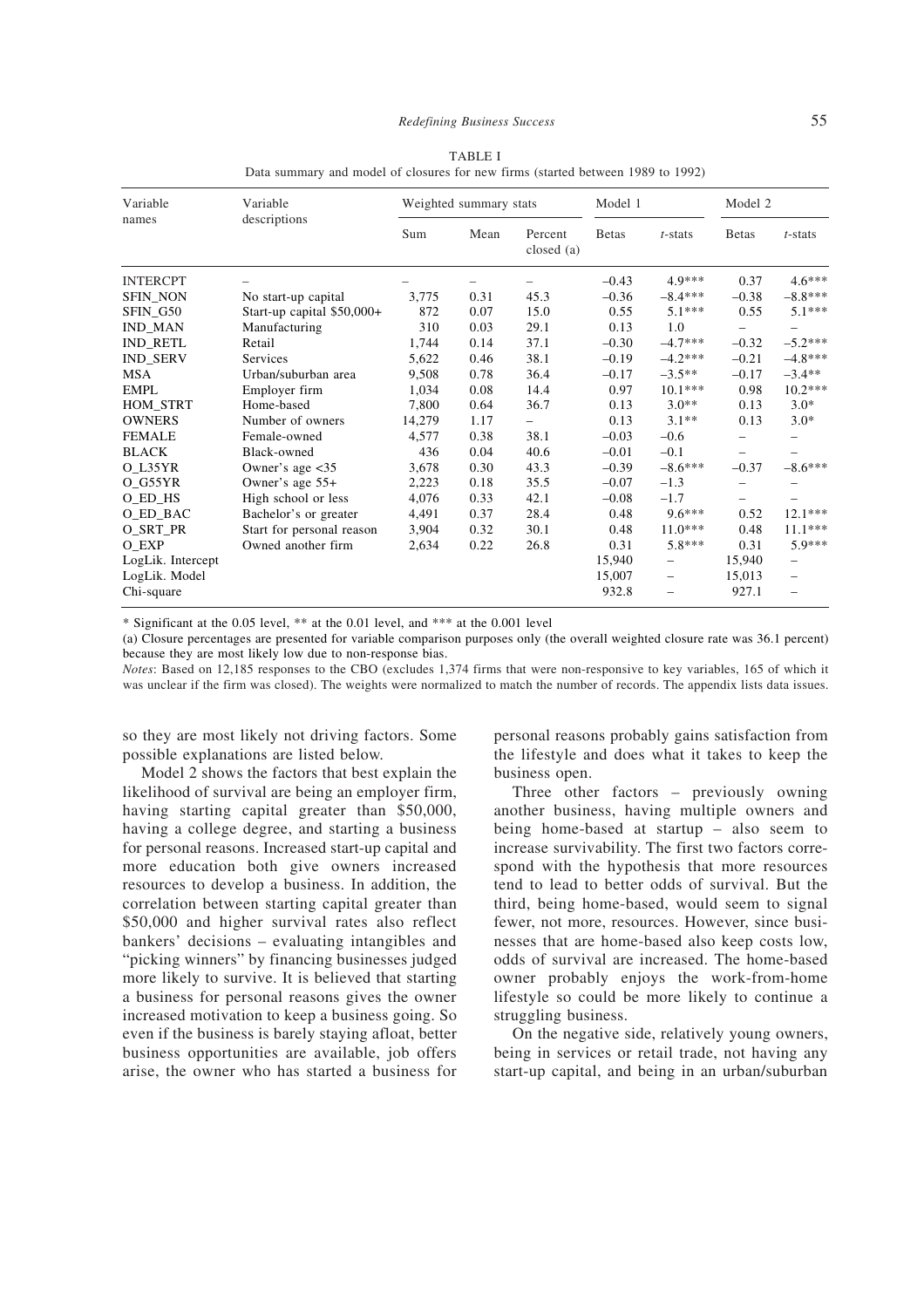area led to a higher likelihood of closure. Young owners and individuals in urban/suburban areas may be more likely to have better business or job opportunities. Owning a business comes at a higher opportunity cost for them, and they may therefore more likely close the business.<sup>8</sup> The sum of these variables shows a tendency to have a venture that is small, easy to start, and easy to close.

These results held up to sensitivity analysis on start periods, employers vs. non-employers, the macroeconomy at start-up, and owner type. Being an employer remained the main factor leading to survival amongst the models. For the employer vs. non-employer models, financing seemed more important to the employer model for survival, and for non-employers, retail trade struggled more.<sup>9</sup>

By and large, slight model modifications yielded small differences, but they seemed mostly the result of slicing the data "too thin" (working with samples too small to generalize from) rather than a reflection of actual differences. So while in some cases splitting the data for more specific analysis would be interesting, the results might be questionable.

Overall, results tended to support the hypothesis: having the resources to be or get larger and the motivation to persist leads to survival. Survival results here are consistent with the previous CBO studies mentioned above. These studies and the results here find that human capital and financing play key roles in survival. But additional questions in the most recent CBO also shows the importance of motivation in business survivability.

## 3.2. *Success status for closed firms*

The question remains: What was the status of the firms that closed? Unpublished CBO data shows that of the firms that opened between 1989–1992 and closed between 1992–1996, 29.1 percent of their owners felt the business was successful at closure.10 How did these businesses' characteristics correlate with perceived success?

Financing presented the most surprising results. Firms that started with capital of either zero or \$50,000 or more both have higher rates of success at closure than firms in the middle, with capital of \$50,000 or less. One possible explanation is that firms without capital may have low initial expectations and perform labor intensive activities, while firms with a small amount of capital may not have enough to achieve the minimum efficient scale for their industry.

The retail trade industry had the lowest percentage of firms closing while successful, and services had the highest. One could argue that successful retail firms are easily identified and copy, while service firms are less apparent and their owners may utilize unique skills that make them difficult to copy. Being home-based at start-up does not seem to make much difference in success at closing nor does having employees: the percentage of firms closing successfully was similar for firms with employees (27.3 percent) and firms without employees (29.1 percent).

Women and owners under age 35 (in 1992) had higher than average success rates at closing; black owners and those starting for personal reasons had lower than average success at closing rates. The high rates for those under 35 might be the result of keeping the venture small while learning or being enticed to close a business and work for an employer. Not surprisingly, success rates generally increased with owner age, number of owners, and previous experience as the owner of another business.

Results used to find out what caused differences in subsets above are listed in Table II.<sup>11</sup> Model 3 shows that the signs of the coefficients generally agree with what was expected except for start-up capital. While it is unclear why owners with no start-up capital were more likely to consider their closures successful, possible explanations are low initial expectations, having a finite defined scope (i.e., completing a contract or selling off collectibles), or engaging in a business solely to enjoy the lifestyle. In addition, while the female variable has a positive coefficient and the black variable has a negative coefficient, neither variable is a particularly strong indicator. The variable for starting a business for personal reasons turned out to be a negative factor for success at closing (although it is a positive factor for survival). Possible explanations for this include not dedicating as much effort to the business as individuals that were taking advantage of business opportunities and/or not having the skill set or knowledge needed to create a successful business.

Although the signs of the coefficients were not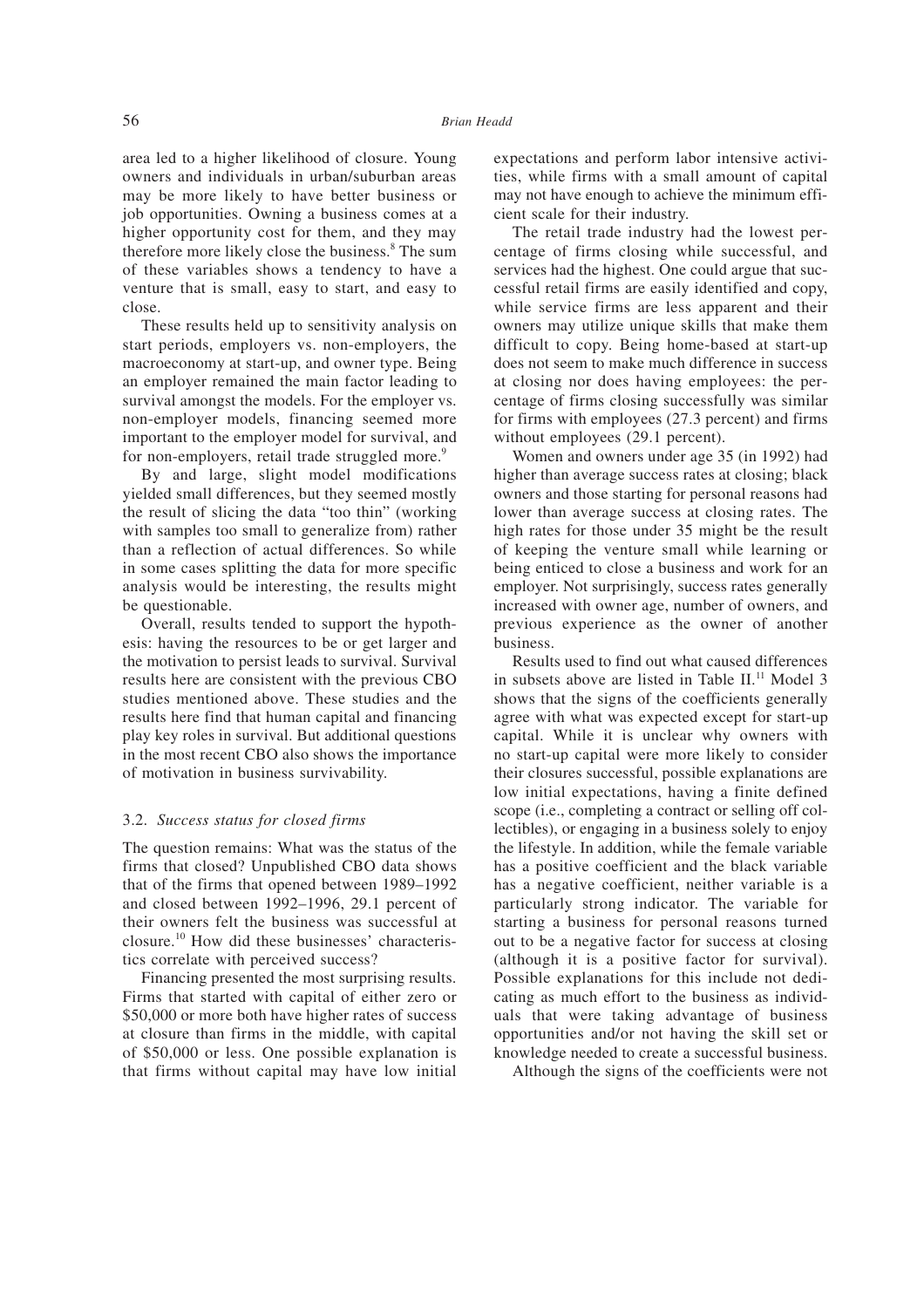| Variable<br>names | Variable<br>descriptions   | Weighted summary stats |      |                          | Model 3       |                          | Model 4                  |                          |
|-------------------|----------------------------|------------------------|------|--------------------------|---------------|--------------------------|--------------------------|--------------------------|
|                   |                            | Sum                    | Mean | Percent<br>successful    | <b>B</b> etas | $t$ -stats               | <b>Betas</b>             | $t$ -stats               |
| <b>INTERCPT</b>   |                            |                        | -    |                          | $-2.47$       | $-10.8***$               | $-2.42$                  | $-15.5***$               |
| YRS_BUS           | Years in business          | 9,744.1                | 3.24 |                          | 0.19          | $6.7***$                 | 0.19                     | $6.9***$                 |
| <b>SFIN NON</b>   | No start-up capital        | 1,170.5                | 0.39 | 40.6                     | 1.16          | $11.8***$                | 1.19                     | $12.3***$                |
| SFIN G50          | Start-up capital \$50,000+ | 89.5                   | 0.03 | 37.9                     | 0.89          | $3.5**$                  | 0.92                     | $3.8**$                  |
| <b>IND MAN</b>    | Manufacturing              | 61.8                   | 0.02 | 20.0                     | $-0.51$       | $-1.5$                   | -                        | $\overline{\phantom{0}}$ |
| <b>IND RETL</b>   | Retail                     | 442.5                  | 0.15 | 13.5                     | $-0.84$       | $-4.9***$                | $-0.81$                  | $-4.7***$                |
| <b>IND SERV</b>   | Services                   | 1,464.8                | 0.49 | 35.4                     | 0.28          | $2.8*$                   | 0.32                     | $3.4**$                  |
| <b>MSA</b>        | Urban/suburban area        | 2,364.3                | 0.79 | 30.2                     | 0.14          | 1.2                      | -                        |                          |
| <b>EMPL</b>       | Employer firm              | 102.0                  | 0.03 | 27.3                     | $-0.15$       | $-0.6$                   | $\overline{\phantom{0}}$ |                          |
| HOM_STRT          | Home-based at start        | 1,958.3                | 0.65 | 27.9                     | $-0.18$       | $-1.9$                   |                          |                          |
| <b>OWNERS</b>     | Number of owners           | 3,190.0                | 1.06 | $\overline{\phantom{m}}$ | $-0.02$       | $-0.2$                   |                          |                          |
| <b>FEMALE</b>     | Female-owned               | 1,192.4                | 0.40 | 31.9                     | 0.25          | $2.7*$                   | 0.24                     | $2.6*$                   |
| <b>BLACK</b>      | Black-owned                | 120.9                  | 0.04 | 20.4                     | $-0.57$       | $-2.3*$                  | $\overline{a}$           |                          |
| O L35YR           | Owner's age $<$ 35         | 1,089.6                | 0.36 | 36.9                     | 0.86          | $8.6***$                 | 0.83                     | $9.1***$                 |
| O G55YR           | Owner's age 55+            | 539.0                  | 0.18 | 29.6                     | 0.15          | 1.2                      | -                        |                          |
| O ED HS           | High school or less        | 1,173.4                | 0.39 | 23.6                     | $-0.36$       | $-3.2**$                 | $-0.51$                  | $-5.4***$                |
| O ED BAC          | Bachelor's or greater      | 871.4                  | 0.29 | 37.4                     | 0.24          | $2.2*$                   | $\overline{\phantom{0}}$ |                          |
| O_EXP             | Owned another firm         | 482.4                  | 0.16 | 40.8                     | 0.91          | $7.6***$                 | 0.93                     | 7.9***                   |
| O SRT PR          | Start for personal reason  | 803.7                  | 0.27 | 21.5                     | $-0.51$       | $-4.8***$                | $-0.50$                  | $-4.7***$                |
| LogLik. Intercept |                            |                        |      |                          | 3,627         | $\overline{\phantom{0}}$ | 3,627                    |                          |
| LogLik. Model     |                            |                        |      |                          | 3,165         | $\overline{\phantom{0}}$ | 3,185                    | $\overline{\phantom{0}}$ |
| Chi-square        |                            |                        |      |                          | 461.8         |                          | 441.7                    |                          |

TABLE II Data summary and model of success for new firms that closed (started between 1989 to 1992)

\* Significant at the 0.05 level, \*\* at the 0.01 level, and \*\*\* at the 0.001 level.

*Notes*: Based on 3,009 responses to the CBO (excludes 191 closed firms that were non-responsive to the status of the business at closure and 387 closed firms that were non-responsive to key variables). The weights were normalized to match the number of records. The appendix lists data issues.

surprising, the statistical significance of variables compared to the survival model were. The variables for employer, home-based, and number of owners had low coefficients and *t*-statistics. Unlike their effect on survival, the three business-size indicators (being an employer, being non-homebased, and having multiple owners) do not have much impact on the success status of closed businesses. Being in the manufacturing sector, having an owner over age 55, and having an urban/ suburban location, which also could be indicators of size, were also statistically insignificant as indicated by their low *t*-stats.

These statistically insignificant variables were incrementally dropped with negligible effects on the model's overall fit. In addition, variables for black-ownership and education level of a bachelor's degree or greater, which had been statistically indeterminate became less significant and were removed as well. After removing these, the remaining variables were little changed, creating a simplified model.

Model 4 shows starting without any capital, starting with capital of \$50,000 or more, and having a previous business had large impacts on perceived success at closure. Firms with relatively young owners, female owners, and in the service sector were also positive factors leading to success.

Why are capital and being the owner of a previous business strongly correlated with perceived success at closure? There are several likely scenarios. People who start businesses without capital are undertaking small ventures with little financial risk that hold out the possibility of great personal satisfaction; long-term survival may not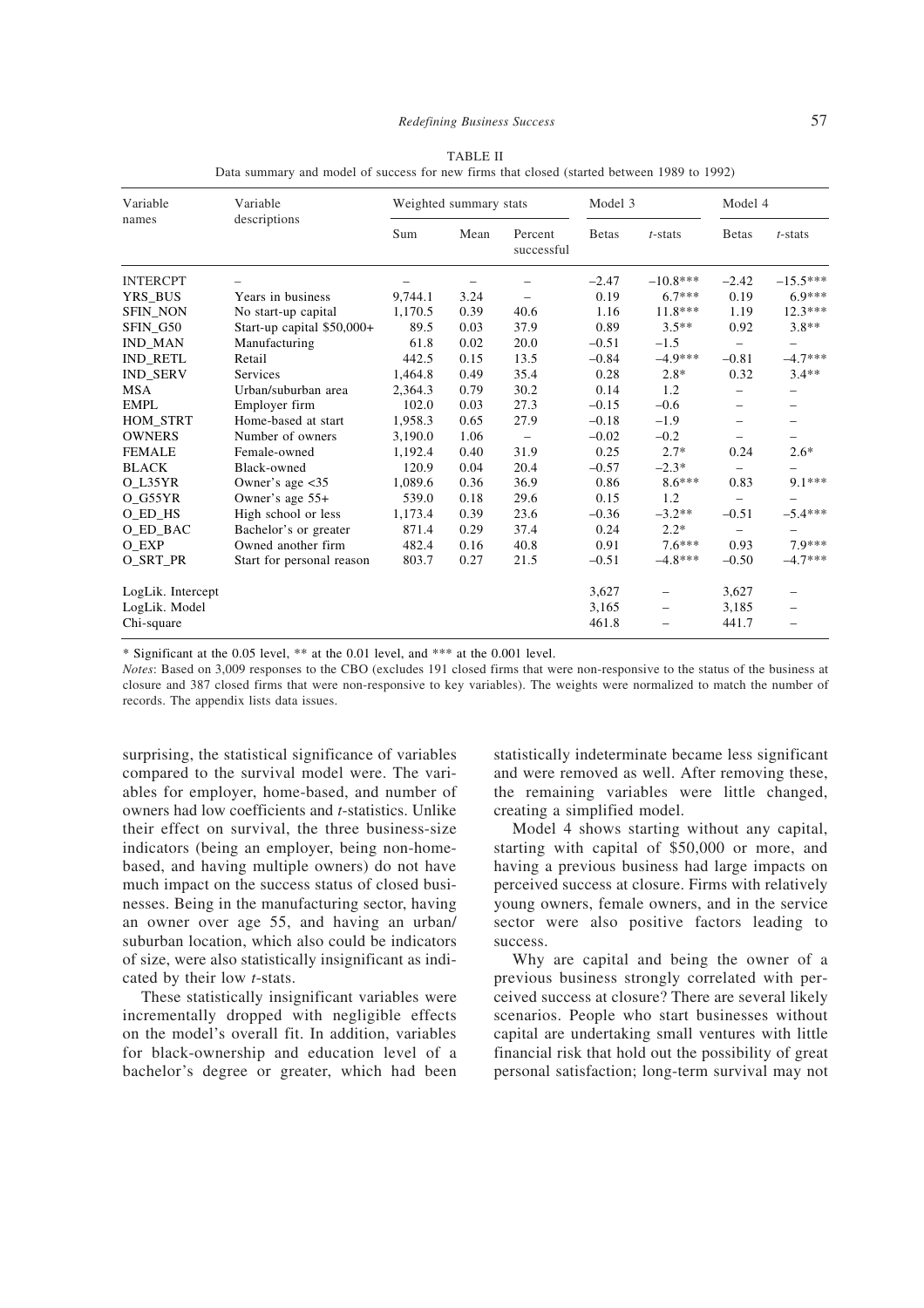have been a goal. While this type of business may not grow into a huge engine for the economy, it provides a great opportunity for learning. At the other end of the spectrum are businesses that secure a lot of capital at the entry phase, implement the "business plan," then close, either selling or ceasing operations before losses pile up. In the middle are businesses that need some capital but do not obtain enough at the entry phase; these are the ones that struggle. Having previously owned a business allows one to acquire skills, make connections, and develop reasonable expectations that can result in success. This picture of entrepreneurship shows that starting small, planning for success, learning from previous mistakes, and being persistent yields successful results.

Operating a retail trade business was the prime factor among businesses that were unsuccessful at closure, followed by owners with high school diplomas or less and individuals that started firms for personal reasons. Considering that the survival rate for retail trade was also quite low, positive business outcomes with this industry seem limited.<sup>12</sup> Not having a high school education may limit employment prospects, and these individuals may become self-employed as a last resort, because of poor prospects elsewhere. Personal reasons might be from the owners of these businesses, as discussed in the closure section, enjoying the lifestyle and being more likely to hold onto the business until it completely fails.

Given these results, it seems clear that contrary to what was hypothesized, variables leading to survival do not necessarily correspond with whether an owner perceived the business as successful at closure. A possible explanation is that survival may be a result of self-selection. Businesses whose strategy is to grow tend to continue growing, while businesses entered into for the lifestyle have less at stake and are easier to exit.

As a last exercise, a model using a broad definition of success – encompassing survivors and those closing successfully – was created. This model combined positive outcomes to see if this definition would differ from the more traditional definition equating success with survival. Many of the lifestyle traits leading to success at closing (starting without capital, being home-based, etc.) were not factors in this broader definition of business success. The two largest factors leading to business survival, being an employer and having \$50,000 or more in start-up capital, were also the two largest factors leading to business survival plus closing successfully.

## **4. Future research opportunities**

Business survival rates were shown here to be higher than commonly believed, however this inquiry only considered employer firms. Annual data from the U.S. Census Bureau on nonemployer businesses recently became available but only two year's worth of data is currently available. Once an adequate longitudinal series is available, microdata of non-employers can be matched over time, and entry and exit rates for all new firms can be calculated.

Business status at closure for about one-third of businesses was successful but it is not known if closure was a planned event. If certain kinds of closings are the final step in a preplanned strategy – growing to a certain size and selling out, closing after the ending of a contract, closing for retirement, and so forth – then knowing the survival rate of new firms might come to have less value than knowing the success rate.

Another interesting research direction would go beyond start-up factors to focus on the managerial decisions that affect business outcome. Such decisions might include adjusting the original business plan after start-up by switching product mix, end users, production processes, or financing plans. This inquiry could test whether inefficient firms tend to be less successful or if a more random process is at work.

## **5. Conclusion**

This paper analyzed business survival and the success status of closed businesses. As shown in Figure 1, BITS showed that about half of new businesses remained open for a reasonable time period and the CBO showed that about a third of all closed businesses closed while successful. Contrary to what is commonly believed, not all closures are failures. Only one-third of new businesses (33 percent) closed under circumstances that owners considered unsuccessful.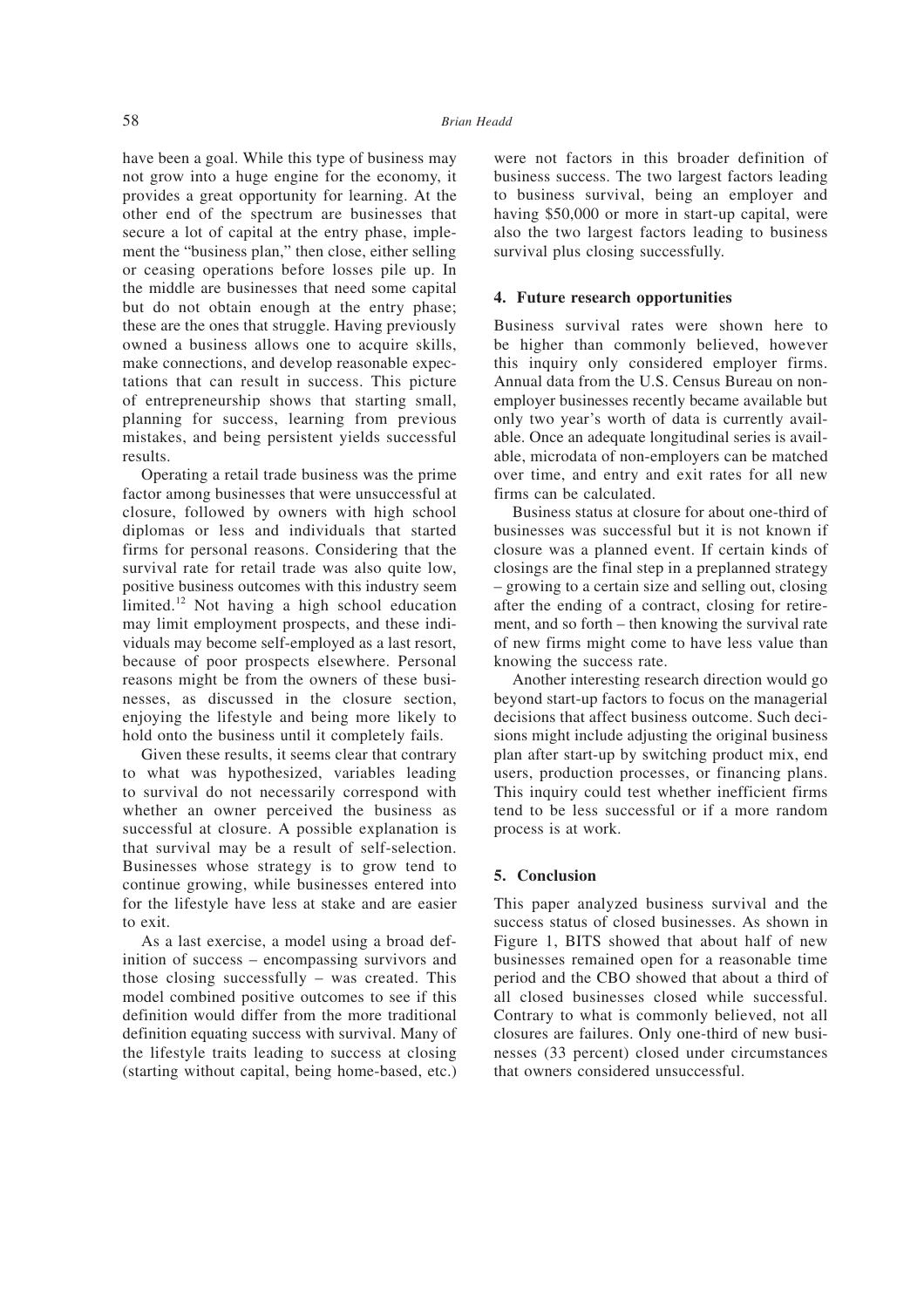

Figure 1. Business success (percent of new employer firms after four years).

The factors leading to survival were similar to those found in other studies. Size and such resource indicators as having employees, a good amount of starting capital, and an educated owner correlated with survival. However, the factors that led to closing, such as being young and having no start-up capital, were also prevalent among businesses that were successful at closing. So even if a firm may fit a profile of a likely business casualty, the owner(s) did not seem to see the firm's brief life span as a negative business outcome. This leads to the conclusion that there are few traits that lead to a true business failure or to a business that closes unsuccessfully. These results suggest that potential entrepreneurs, particularly those planning very small ventures, have less to fear than what is commonly believed. Their prospects of survival are reasonable, and if they close, their prospects for being successful at closure are reasonable.

## **Acknowledgments**

The research in this article was conducted at the Center for Economic Studies of the U.S. Census Bureau (and was screened to ensure that no confidential data are revealed) while the author was employed by the Office of Advocacy, U.S. Small Business Administration. Comments and suggestions from Al Nucci of the U.S. Census Bureau, Rick Boden of the University of Toledo, Rebecca Krafft of the Office of Advocacy, and an anonymous referee were greatly appreciated and substantially improved the quality of this paper. Findings expressed are those of the author and do not necessarily reflect the views of the U.S. Small Business Administration or the U.S. Census Bureau. For information about the Center for Economic Studies, go to www.ces.census.gov.

## **Appendix – CBO data issues**

To test non-response bias for employers (employers were known from CBO's parent data source, the Standard Statistical Establishment List or SSEL), BITS was used to determine whether the firm began between 1989 and 1992 and if it remained open in 1996.<sup>13</sup> This matching shown in Table III below clearly demonstrates that the unreturned surveys were more likely to be firms that closed.<sup>14</sup> Robb (forthcoming) found similar response bias using the CBO and Holmes and Schmitz (1996b) also recognized problems with the microdata. Therefore, evaluating the CBO for survival rates without considering the non-response bias could produce erroneous results.

There were several data issues:

The CBO consists of a firm and owner database. The firm database was used here except for a few owner variables (previous ownership, age, education, and reasons for starting). These exceptions were matched to the firm data and the owner with the greater experience or resources was used.

|                         | <b>CBO</b>           | <b>CBO</b>               | <b>BITS</b> |  |
|-------------------------|----------------------|--------------------------|-------------|--|
|                         | Responding employers | Non-responding employers | Employers   |  |
|                         | 1992-1996            | 1992-1996                | 1989-1998   |  |
| Still open after 2 yrs. | 95.3                 | 64.1                     | 66.0        |  |
| 4 yrs.                  | 75.4                 | 45.0                     | 49.6        |  |
| 6 yrs.                  | -                    |                          | 39.5        |  |

TABLE III New firm survival rates by data source (percentages)

*Notes*: The CBO excludes C corporations; BITS figures exclude farms and firms starting with multi-establishments (a relatively rare occurrence). BITS survival rates per start year differed by a percent or two.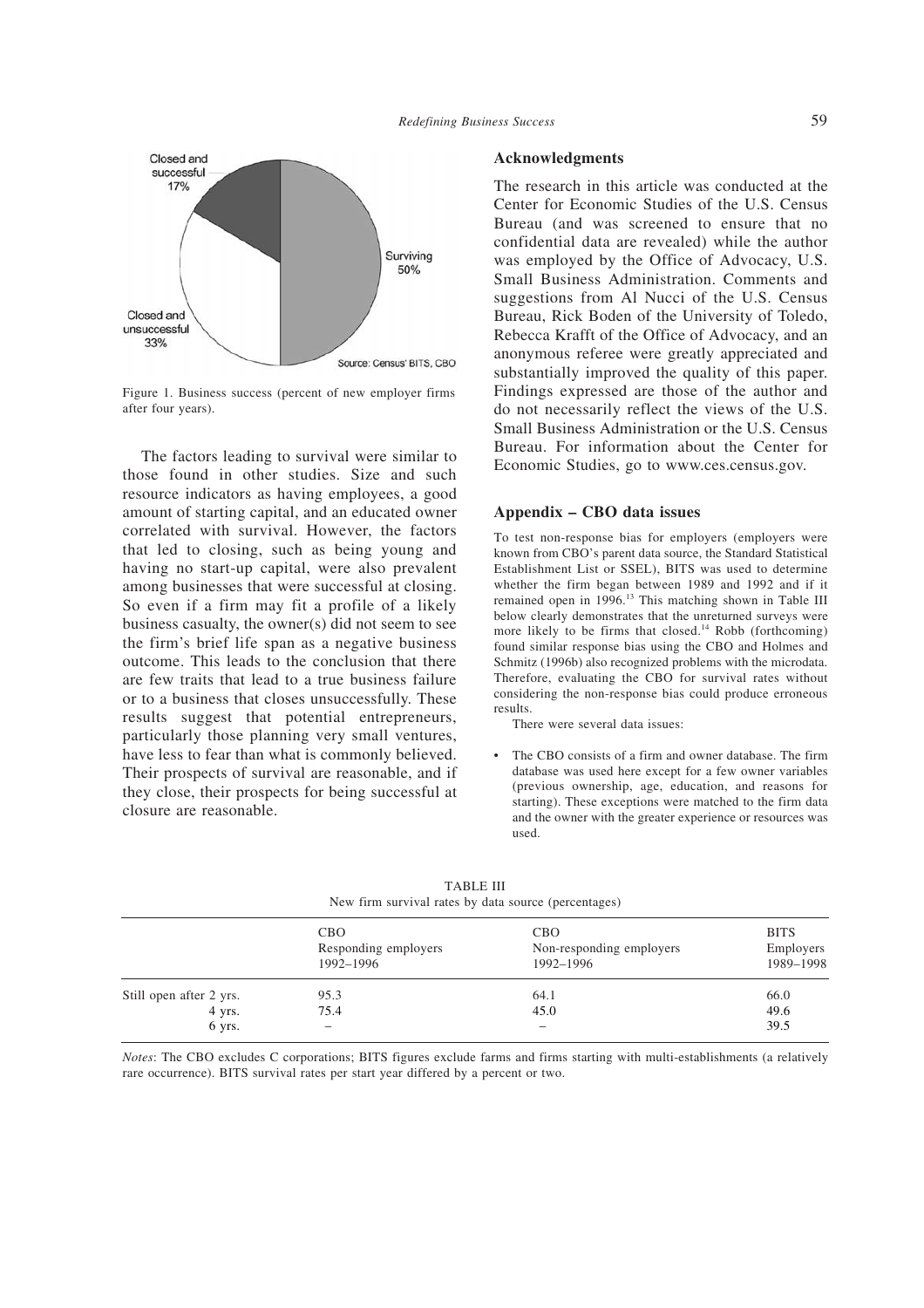- The number of owners was created from the larger value of number of partners or shareholders.
- Due to the limitations of the data source, employer status, owner's age, industry, and number of owners are based on 1992 status not start-up status.
- For the "home based at start up" category, in the few instances that home start was not listed and home based in 1992 was available, the 1992 status was used.
- The 43 records with responses of "not sure" in the category of owner experience were counted as none.
- Responses that did not include all tested variables (165 records without the status at closure and 1,374 records with one or more missing fields) were excluded and the remaining data were not re-weighted. The 1,374 records had similar characteristics as the remaining records but some small differences did exist. Adding in the nonresponse data and using non-response dummies yielded similar results as the models without non-response data.

## **Notes**

<sup>1</sup> This article is based on a U.S. Census Bureau Center for Economic Studies (CES) working paper, CES-01-01, "Business Success: Factors leading to surviving and closing successful" (Headd, 2001).

Most firms – and particularly new firms – do not have employees so only about 10 percent of these data points represented employer firms.

<sup>3</sup> Morel d'Arleux (1999) also used owners' opinions to evaluate professional, and personal success.

Everett and Watson (1998) grouped causes of closure into three categories: the economy, industry, and firm performance. The closure analysis here, focusing on the growth period of a business cycle (1992 to 1996) should limit the macroeconomic effects, so industry and firm performance can be analyzed. However, a dummy variable on the average yearly change for a firm's major industry gross state product (GSP) for the first four years after start-up was checked and found to have a beta that did not differ significantly from zero.

<sup>5</sup> Missing responses for Asian and Hispanic-owner status for many records required these variables to be excluded from the model. The reported Asian and Hispanic groups had similar closure and success rates as the totals.

<sup>6</sup> Competing risk analyses creating a multinomial logit model for staying open, closing successfully and closing unsuccessfully could have been used, however the models were kept independent to allow different functional forms.

Audretsch and Mahmood (1995) found technology differences in industries to be a factor in survival but the data used here limited industry classifications. Robb (forthcoming) used more detailed industries than the data here.

Everett and Watson (1998) found failure can be positively correlated with employment rates.

This confirms Bates and Nucci's (1989) point that firms without employees are very volatile and *should be considered* when studying discontinuance of business sets that include employers and non-employers.

Non-response bias may not be much of a concern with the status of a closing business. While non-response may be skewed toward firms that closed, it is not believed that firms that closed successfully would be more or less likely to be found and respond to the CBO than firms that closed unsuccessfully.

Years in business and the number of owners are the only variables that are not dummy variables.

<sup>12</sup> Although the few "winners" in retail trade may be such great successes that the risks of retail appear worth the rewards.

An employer firm in the BITS could be reduced to a firm without employees and stay open, however that possibility could not be analyzed using BITS.

The CBO and BITS both use the Bureau of the Census' SSEL for some information but differ in their properties. The CBO considered tax returns (and excludes C-corporations) filed by the same business in the same industry as a business unit, while BITS uses the establishment with a link to and data for the enterprise (and excluded farms, railroads and household employees).

#### **References**

- Åstebro, T. and I. Bernhardt, 1999, *Bank Loans as Predictors of Small Start-up Business Survival*, Working Paper, Department of Management Sciences, University of Waterloo.
- Audretsch, D. and T. Mahmood, 1995, 'New Firm Survival: New Results Using a Hazard Function', *The Review of Economics and Statistics*, 97–103.
- Bates, T. and A. Nucci, 1989, 'An Analysis of Small Business Size and Rate of Discontinuance', *Journal of Small Business Management* **27**, 1–8.
- Bates, T., 1995, 'A Comparison of Franchise and Independent Small Business Survival Rates', *Small Business Economics* **7**, 377–388.
- Bates, T., 1990, 'Entrepreneur Human Capital Inputs and Small Business Longevity', *The Review of Economics and Statistics* **25**(4), 752–756.
- Everett, J. and J. Watson, 1998, 'Small Business Failure and External Risk Factors', *Small Business Economics* **11**, 371–390.
- Greene, W., 1993, *Econometric Analysis*, Second Edition, New York: Macmillan Publishing Company.
- Hamilton, L., 1992, *Regression With Graphics: A Second Course in Applied Statistics*, Belmont, California: Duxbury Press.
- Headd, B., 2001, *Business Success: Factors Leading to Surviving and Closing Successful*, Discussion Paper, CES 2001-01. Washington, D.C.: Bureau of the Census, Center for Economic Studies.
- Headd, B., 1999, *The Characteristics of Business Owners Database*, Discussion Paper, CES 99-8. Washington, D.C.: Bureau of the Census, Center for Economic Studies.
- Holmes, T. and J. A. Schmitz, 1996a, 'Managerial Tenure, Business Age, and Small Business Turnover', *Journal of Labor Economics* **14**, 79–99.
- Holmes, T. and J. A. Schmitz, 1996b, 'Nonresponse Bias and Business Turnover Rates: The Case of the Characteristics